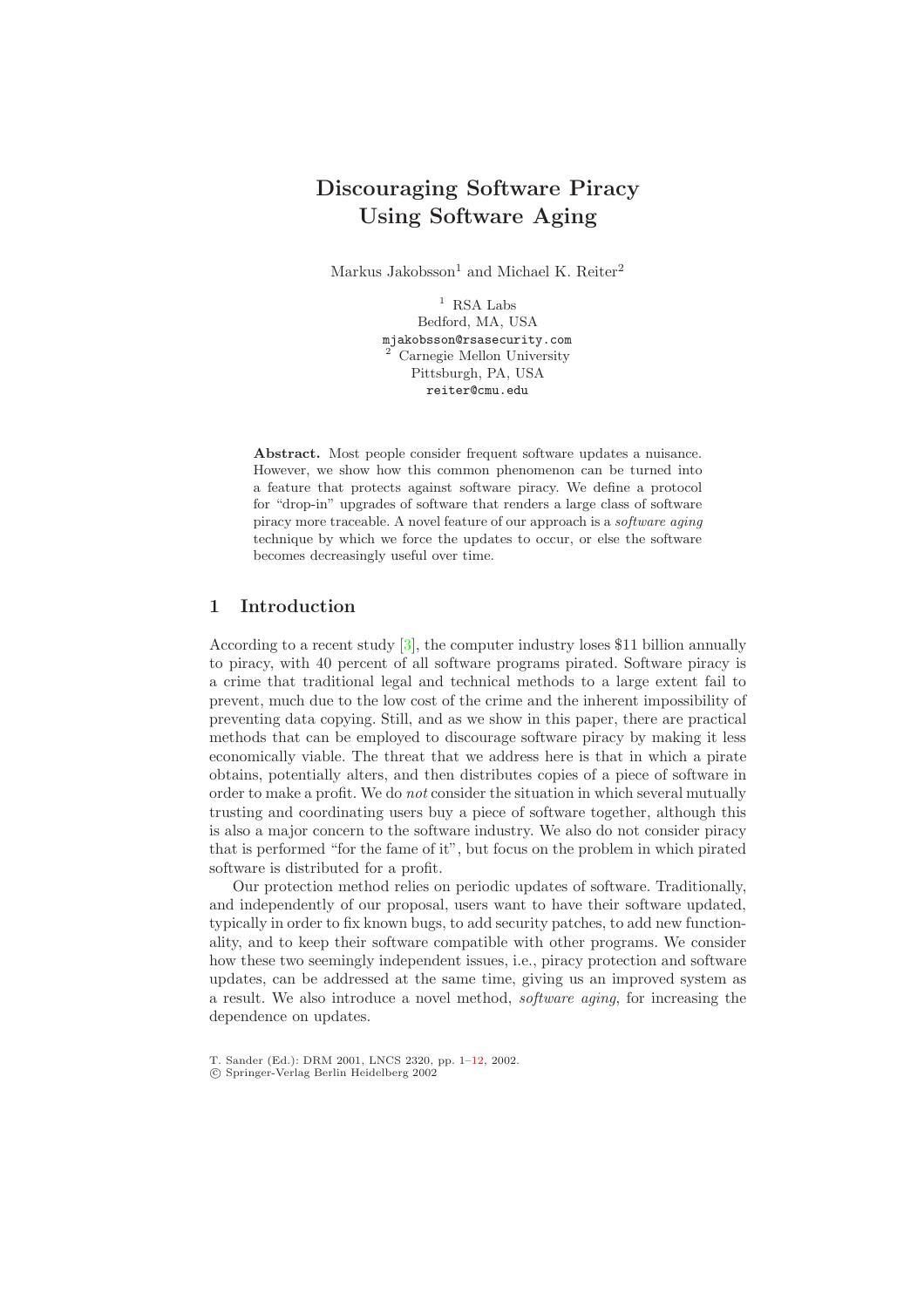Our software updating methods discourage piracy by benefiting legitimate users while inflicting damage on illegitimate users. This differentiation of service creates a situation in which illegitimate users—in order to avoid that their software becomes incompatible to that of their surroundings—are forced to rely on the pirate for updates. This increases the operating costs for the pirate, and forces the pirate to keep in touch with its customers (which in turn increases the risk of discovery by authorities). At the same time, it increases the amount of trust the buyer of pirated software needs to place on the pirate (namely that he will provide updates). This decreases the value of the pirated software to its buyer, due to the risk that it may become incompatible if the updating service is not kept running. It is interesting to note that the customers of the pirate do not necessarily benefit from the pirate being successful; namely, the risks of the pirate's discovery increase with the number of customers the pirate needs to update. (This is in contrast to the typical economy of large operations.)

In addition to inflicting the above disadvantage on pirates, our methods can be used to shorten the life of *pirate* software below its current life span. Clearly, necessary and frequent updates further lowers the value of pirated software and further aggravates piracy by increasing the necessary updating frequency. (We note that this must be done with the convenience of the legitimate user in mind, as much as the inconvenience of his illegitimate counterpart, in order not to alter the perception of the software for the legitimate users.)

Altogether, we believe our techniques will infringe upon the economical viability of piracy by raising the operating costs for the pirate, and lowering the resale value of his merchandise. At the same time, the costs of maintaining the updates are kept low for the distributor, assuming that the updates are performed using an on-line protocol. This is a reasonable approach given that most computer users also are modem owners.

We note that our methods work even under the pessimistic assumption that the pirate is able to remove or alter any pieces of code and data that are used to detect or prevent piracy, such as code-embedded watermarks, verification of CPU identities, and similar. Also, in addition to defending against piracy, our suggested model makes software rentals easier to administer (simply by charging for the updates as opposed to providing these for free).

*Outline:* We begin by introducing our model in section [2,](#page-1-0) followed by a discussion of our general goals and methods in section [3.](#page-2-0) Then, we review related work in section [4,](#page-5-0) followed by a more precise description of our solution. One part of our method is the updating protocol we suggest in section [5;](#page-5-1) another part is our suggested methods to speed up "aging" of software (section [6\)](#page-7-0). We conclude in section [7](#page-9-0) by stating and arguing the properties of our solution.

### <span id="page-1-0"></span>**2 Model and Requirements**

We consider a model with the following participants: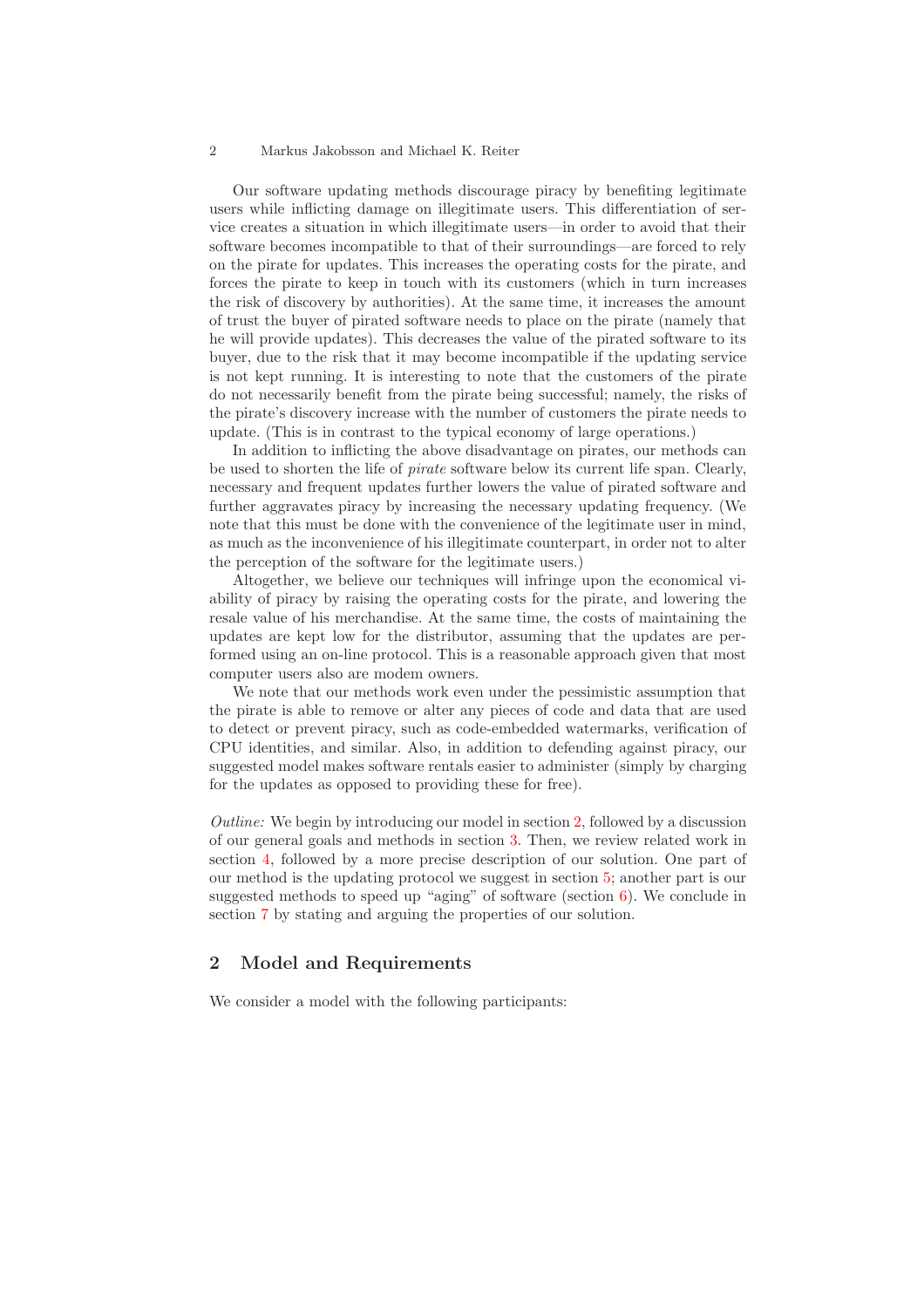- <span id="page-2-3"></span>**– Distributor.** The distributor sells software, keeps a list of registered users, and maintains a service for software updates for legitimate users. The goal of the distributor is to maximize his profit, and to discourage pirate versions of his software from being used.
- **Legitimate users.** Legitimate users purchase software from the distributor, and obtain updates from the same. The legitimate users want the piracy protection to be transparent as far as possible, in the sense that it should cause a minimum of negative side effects (such as delays and increases of file sizes). In other words, in terms of the features offered to the users, the legitimate users want their software to be as close as possible to the *ideal* of the software (where we use the word "ideal" as done by Plato).
- **Pirate.** The pirate obtains the software sold by the distributor, and redistributes (potentially altered) copies of the software for a charge. We make the pessimistic assumption that the pirate has access to the source code of the software he wants to redistribute, and that he is capable of altering (and compiling) this in order to remove any protection mechanisms. The pirate wants to maximize his profit and minimize the risks of discovery/prosecution.
- **Illegitimate users.** Illegitimate users obtain software from the pirate. Just like the legitimate user, the illegitimate user wants the software he uses to be as close as possible to the ideal of the software, again in terms of the functionality offered to the user. Additionally, illegitimate users want to maximize their profit (by buying software at a "piracy discount") and minimize the risks of failure. We assume that illegitimate users generally do not cooperate with one another, nor permit their pirate software copies to serve updates to other pirate copies (e.g., lest they be implicated as pirates themselves).<sup>[1](#page-2-1)</sup> Rather, we assume that illegitimate users interact only with the pirate for the purposes of obtaining software.

### <span id="page-2-2"></span><span id="page-2-1"></span><span id="page-2-0"></span>**3 Approach**

*Goals.* We want to force the pirate to be responsible for regularly updating its customers' software. We consider the link between pirate and customer as the cost (in terms of risks of discovery) to the pirate, as opposed to the bandwidth between them once a connection is made. Requiring a link therefore requires either that the pirate can be contacted by its customer in some manner (preferably electronically in order for the illegitimate user not to be inconvenienced) or that the pirate can contact his customers<sup>[2](#page-2-2)</sup> (again, preferably electronically). Here, the selection of the "meeting place" (which may be a public bulletin board) may be fixed over time and the same for all users; unique for each user and changing according to some pseudo-random pattern; or somewhere between these two extremes. In either case, we have that the need for communication increases the

<sup>&</sup>lt;sup>1</sup> Experience with anonymous file sharing systems such as Gnutella suggests that this position is overwhelmingly the norm [\[1\]](#page-11-2).

<sup>&</sup>lt;sup>2</sup> We note that the latter contact method allows the pirate to move around, at the cost of forcing illegitimate users to register their location.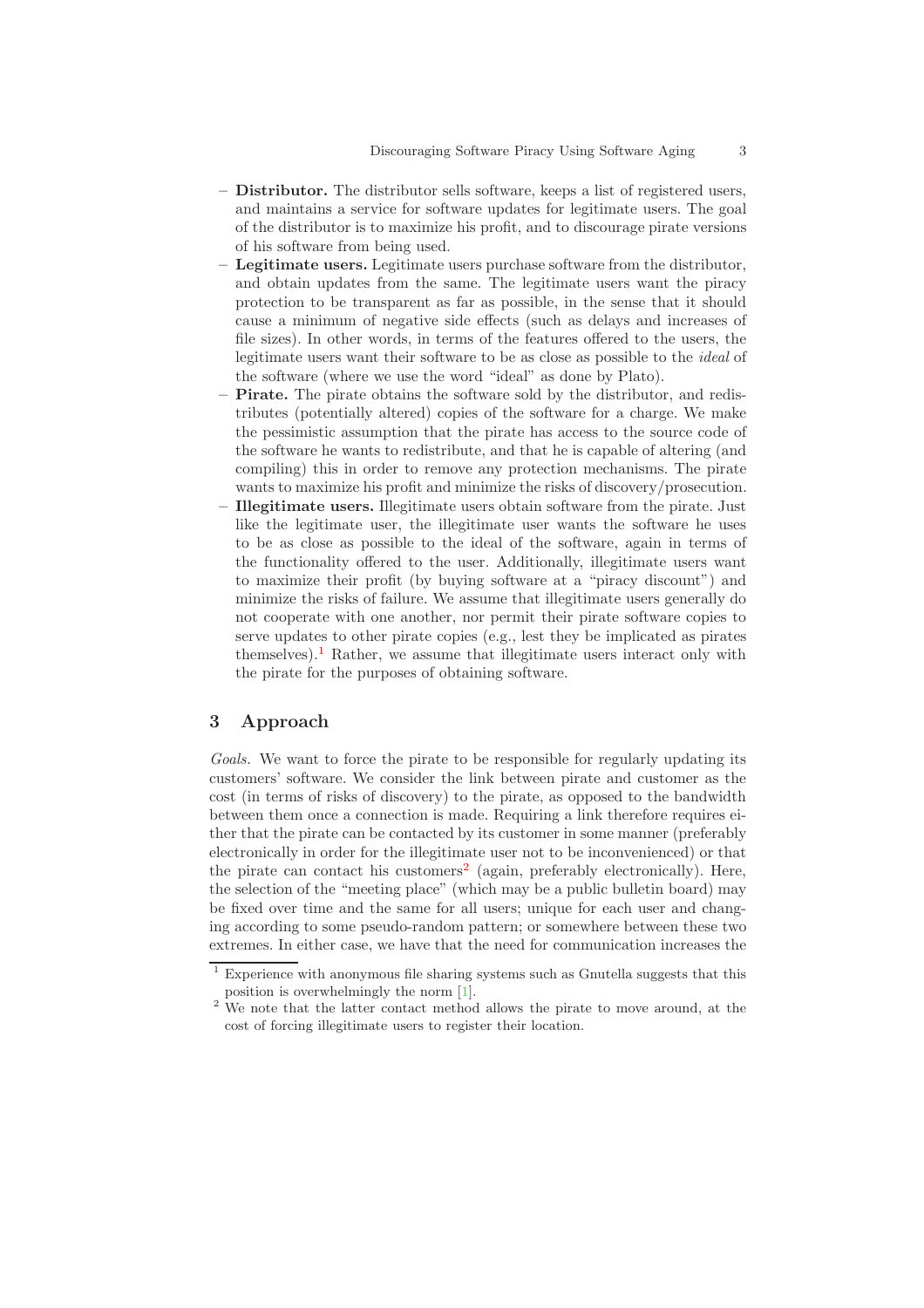risks for legal action against the pirate, as it would allow "infiltrators" to discover the pirate and take action to trace him. This threat increases the risk of the pirated software to its users, as these will be made to rely on updates from a pirate that may either disappear to avoid tracing or be successfully traced and taken out of business.

*Method for forcing interaction.* We achieve our goals by letting the distributor supply software updates to registered, legitimate users. If an illegitimate user were to contact the distributor for an update, he would have to give a registration number. In case it is invalid, the distributor may supply a "random update", thereby efficiently corrupting the operation of the pirate software. In case it is valid, it allows the distributor to partially trace the criminal (from software distribution lists). He may also supply a random update in case he has already updated the software for the given user in this time period (i.e., another clone of it).

Therefore, a rational pirate would have to alter the portion of the software that requests updates in a way that it either contacts the pirate (which would hardwire a contract address for the pirate in every piece of pirate software sold) or that awaits an update from the pirate. If this is not done, then illegitimate users will be refused updates, which will lower the value of the pirated software to them, and therefore also the possible profit to the pirate.

<span id="page-3-0"></span>*Means for communication.* The software distributor supplies updates by either the legitimate users contacting the distributor, or vice versa. Then, after contact has been established, some identification scheme is run, and the update is transmitted from the distributor to the user. The pirate has the same type of communication channel available. In addition, we assume that he may use (potentially anonymous) bulletin boards as a communication channel.

*Limitations.* In this paper we consider only programs that generate files or messages that may need to be interpreted by other instances of the same program; hereafter, all such outputs are referred to as "files". Numerous programs are of this form, include word processors, spreadsheet packages, and networked games. We do not consider software that works in perfect isolation, such as single-player games for a PC. However, our methods can be extended to any program by a hierarchical approach in which the operating system requires updates<sup>[3](#page-3-0)</sup>, and the operating system requires all programs it runs to be updated.

<sup>3</sup> On the surface it may appear sufficient that the operating system requires the programs it runs to be updated, but that it does not have to be updated itself.This, however, would allow a pirate to circumvent the protection by disabling the portion of the operating system that forces the programs it runs to be updated.On the other hand, in order for the attacker to avoid this from happening in a situation where the operating system has to be updated is to supply illegitimate users with operating system updates.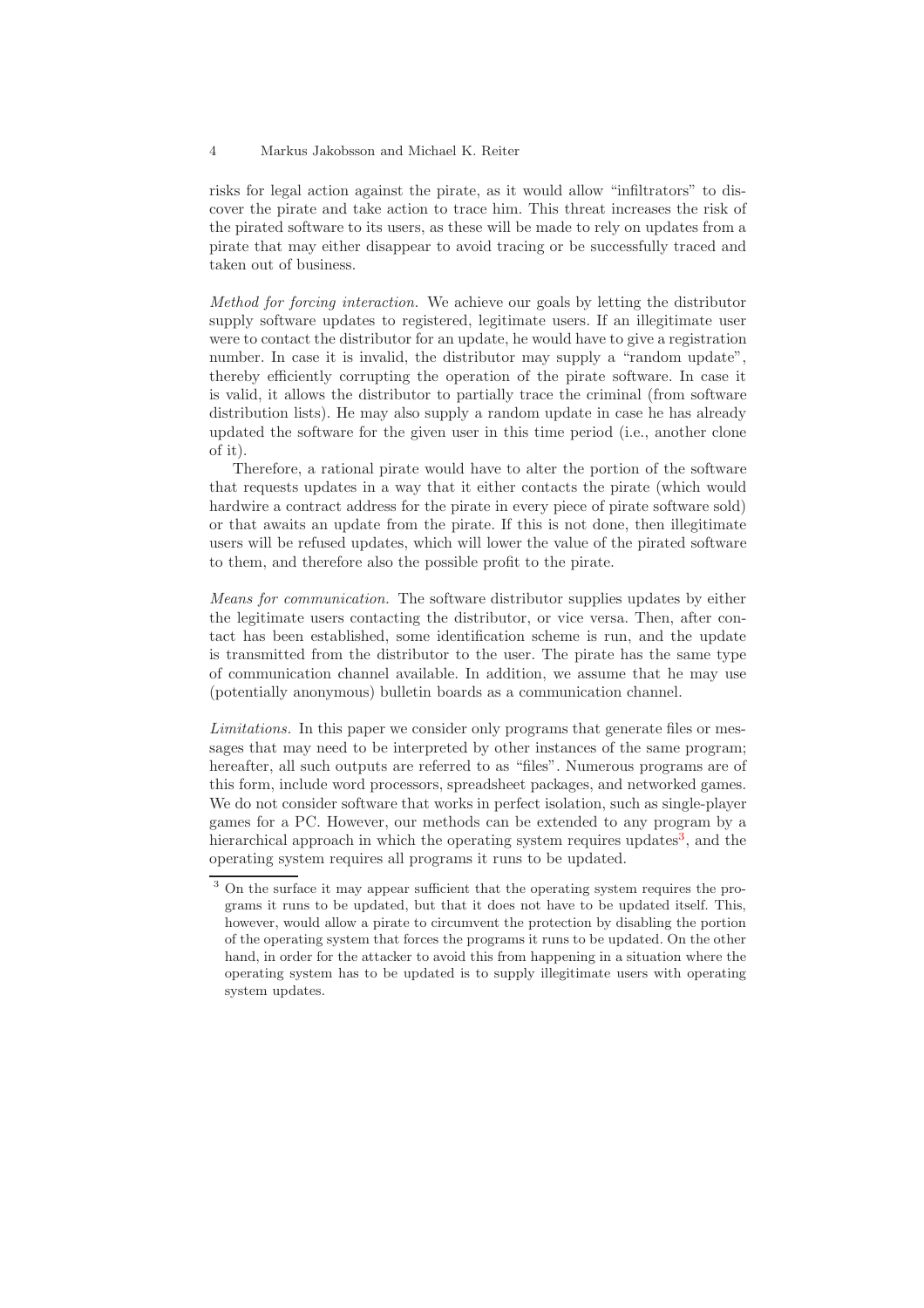*Conflict resolution.* In the above, we have only considered what happens in the common case. There are two special cases of interest:

- **Synchronization problems.** It is not unlikely that sometimes, the connection between a user and the distributor is interrupted during a transfer. Whereas the typical approach to this in a standard setting is to execute the same sequence of steps again (with the same input and random strings), we note that such an approach is inadequate here. The reason is that this would allowa pirate to clone software that "hangs up" after having received the update, allowing another clone to claim that the connection was interrupted right *before* the last step. On the other hand, legitimate users must not be denied updates, creating an interesting newkind of fairness/synchronization problem.
- **Repentant illegitimate user.** It may be of interest to allowillegitimate users to become legitimate (by paying some fee closely corresponding to the costs of acquiring the software to begin with). By doing this, the pirate is used by the distributor much like an advertiser handing out samples that work for a limited time period. This corresponds functionally to selling the software using an on-line protocol, although it may require less information to be transferred. We will not elaborate on this scenario.

*Method for forcing frequent updates.* Typically, updates to software are currently done on roughly an annual basis, as there is not much need for more frequent updates, and as the cost and inconvenience of more frequent updates is substantial (using currently employed updating methods). As the success of our protection mechanism depends on the frequency with which updates are necessary, we wish to increase the frequency. We may, for example, want weekly or bi-weekly updates to be (automatically) made.

Note that it is not sufficient to force *legitimate* users to perform these updates. (In fact, it is the *illegitimate* users we want to force to make updates.) It appears that the only way to force illegitimate users to perform updates is to make these necessary for smooth operation. We consider a method in which files output by the software contain a version-dependent number that affects how the file should be interpreted when read or written. In order for software of illegitimate users to be compatible with that of legitimate users—or more specifically, for it to be able to interpret files received from legitimate users—the illegitimate software must be (roughly) as up-to-date as the legitimate user's software that created the file. To enforce this, the software contains a short secret that, together with the version number of the software, allows interpretation of files that are older or as old as the software (where age is measured in terms of version number). We propose a method achieving this goal, while smoothly allowing new software versions to interpret both old and new files.

We note that the functional changes embodied in updates must not be possible for an attacker to predict, since then the pirate could implement these updates directly and thus avoid that the illegitimate users are forced to request updates. Similarly, it must be infeasible for an isolated program (i.e., that of the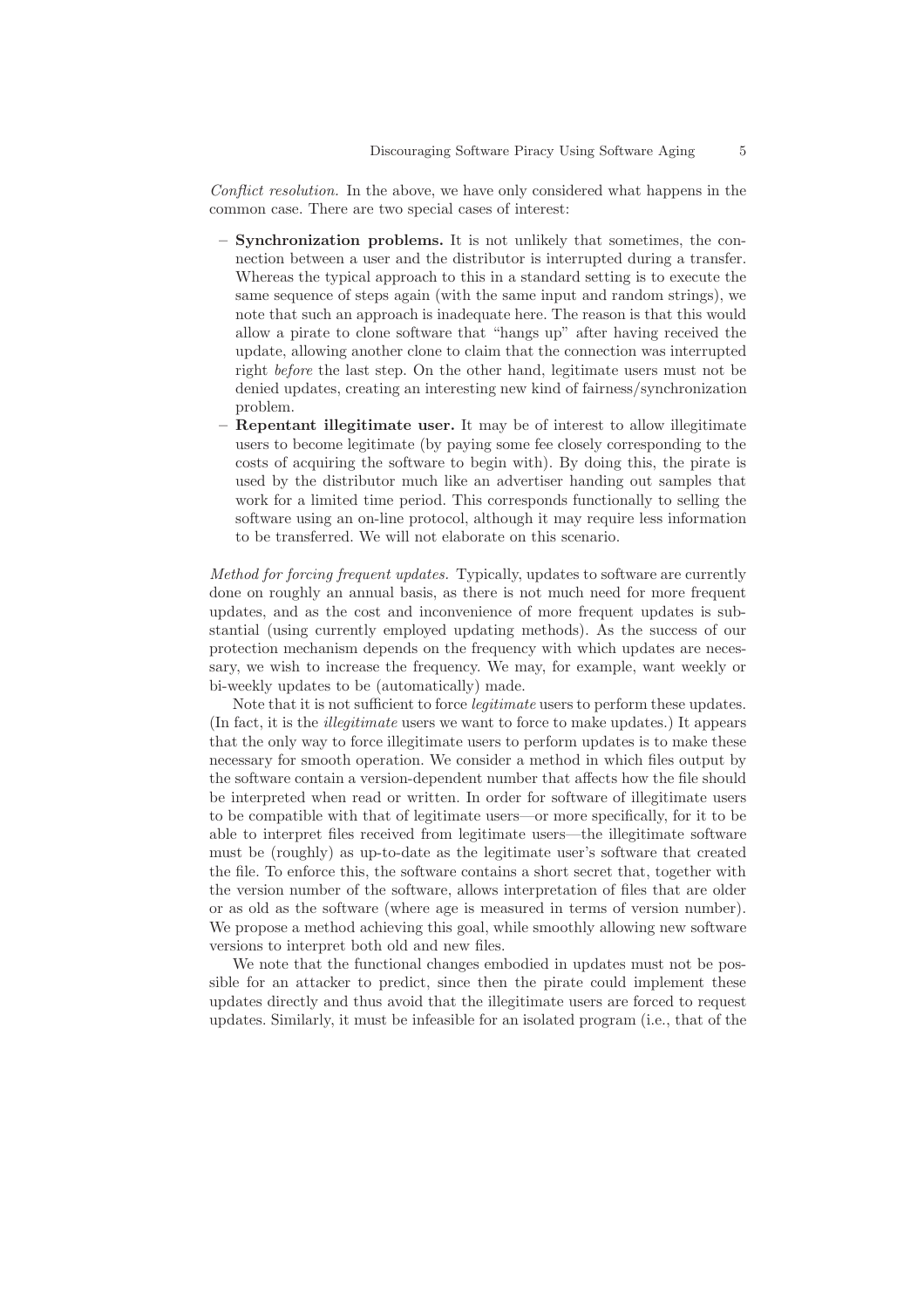<span id="page-5-2"></span><span id="page-5-0"></span>illegitimate user) to *determine* the functional updates (e.g., by observing files from properly updated pieces of software). Our solution offers these properties.

#### **4 Related Work**

Requiring registration (see, e.g., [\[7\]](#page-11-3)) is a common method of protecting against piracy. However, this only protects software that has not been manipulated by a pirate, and therefore aims more toward preventing copying between friends than "professional piracy". Here we show that interaction allows to defend against a stronger type of adversary.

There are two classes of commercial products that work according to similar principles as our solution, as they use interaction to control piracy. One such product [\[5\]](#page-11-4) allows registered users—but only these—to access a large repository of clipart. It is likely that it is verified that the access frequencies for each user remain at a reasonable level, thereby discouraging massive cloning of the accessing software. Another commercial service [\[4\]](#page-11-5) first gives users a free virus detecting program, with a few free updates, after which the updating service only becomes available per subscription.

Our scheme is also to some degree related to the problem of fair exchange of signatures (see, e.g., [\[2\]](#page-11-6)). Recall that we aim to obtain security of our scheme via software updates. However, for each updating period, only *one* update should be sent per software identifier (each corresponding to one sold software package). It is possible that the transmission is interrupted during an update; that one of the parties willfully terminates before the completion of the protocol; or that one party claims to have been disconnected, while he was not. It is impossible for the protocol participants to distinguish between accidentally dropped connections and intentionally dropped connections, and impossible to determine whether the transmission was interrupted before or after a certain transcript was received. This causes a situation resembling that in exchange of signatures (that one entity may interrupt the transmission in order to obtain some benefit). Our approach to address this problem, though, is significantly different from that used for exchange of signatures, as there is a very different adversarial model, and due to the inherent asymmetry of the desired exchange in our setting.

A similar situation to that described above can also occur during the withdrawal protocol for e-cash schemes. There, the solution is to repeat transcripts *identically* to avoid extraction of a higher number of valid coins by a cheater; in our setting, however, it is better to *change* the format of the transcripts for "re-connecting" updates. This is done in a way that disrupts independent clones from getting updates, while not complicating the re-transmission for legitimate users, whether connecting or re-connecting.

### <span id="page-5-1"></span>**5 Updating Method**

*Initialization.* The distributor  $\mathcal{D}$  assigns an identifier to each piece of software he sells. This could be done either by incorporating this identity in the software,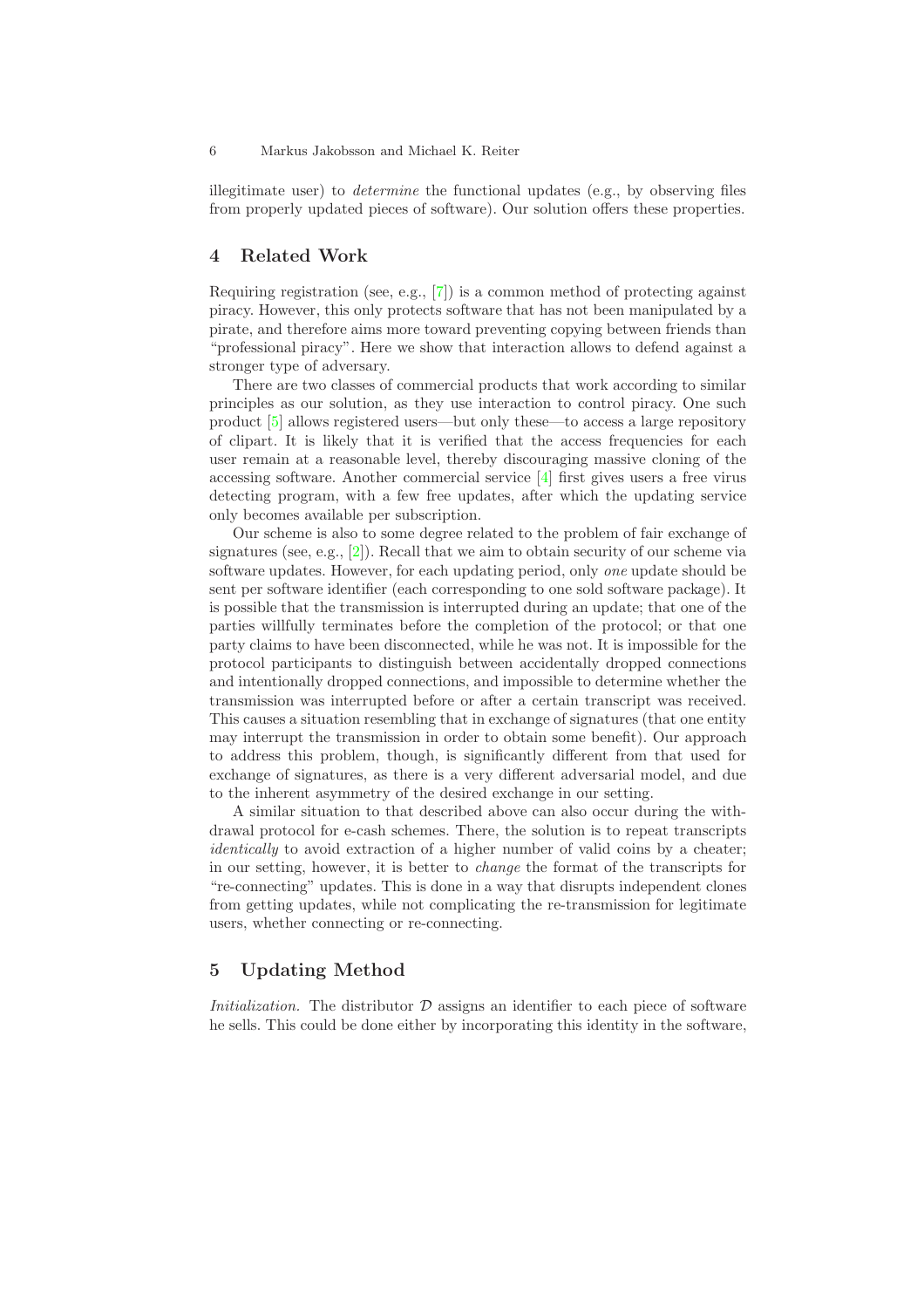or as is often done, as a paper document from which the user copies the identity at the time of installation. Identifiers are chosen by drawing (without repetition) random elements from a sparse space.

*Updating Protocol.* At predetermined intervals, the user  $U$  updates his software portfolio by sending in a list of program identifiers to the distributor *D*. *D* verifies that these are valid identifiers, and that they have not been used for updates dur-ing the current time period.<sup>[4](#page-6-0)</sup> Then, for each piece of software that is determined to correspond to a valid update request (i.e., a legitimate user), *D* sends out a correct update of this program. If the request is found not to be valid (i.e., if there is no such identifier registered, or if the maximum number of updates have already been performed for this time interval; both correspond to an illegitimate user) then  $D$  may either refuse an update, or may send a "random update". What constitutes a "correct update" or "random update" is determined by our software aging mechanism and thus will be described in Section  $6$ . Intuitively, however, a correct update, once applied to the user's software, makes this software functionally current with other updated copies of the software (i.e., files produced by one can be read by the other) and partially backwards compatible with out-of-date versions (i.e., it can read files produced by out-of-date software, but out-of-date software cannot read files it produces). A "random update", once applied to the user's software, renders that software ineffective in reading any files created by other (current or out-of-date) copies of the program.

<span id="page-6-0"></span>*Remarks.* In the above, we consider a setting with only one distributor. This trivially generalizes to any number of distributors, who may then either operate independently, or cooperate in updating user software. Also, we did not address the communication protocol. Assuming a public communication channel, we would use some form of encryption for sending the transcripts. For this, some form of symmetric encryption method may be employed. (The user identifier as used so far is a shared secret key for identification purposes, and may be augmented with a portion used for encryption.)

*Conflict Resolution.* If the transmission is interrupted during an update, the user has to request another update. In order for the distributor not to mistake such a repeated request for a separate request made by a clone, we suggest a variety of methods, potentially used in combination with each other:

**– Failure counter.** If both parties record in a local counter the number of failed attempts by this user, and if the user transmits this at the beginning of the update protocol, this allows the distributor to distinguish between a repeated transmission and an independent transmission by a clone. (Recall that illegitimate users are assumed to not cooperate with each other.)

<sup>4</sup> If the distributor grants multiple licenses to one site, then the updating may either be performed in a coordinated manner, or the distributor will allow a number of updates corresponding to the number of licenses.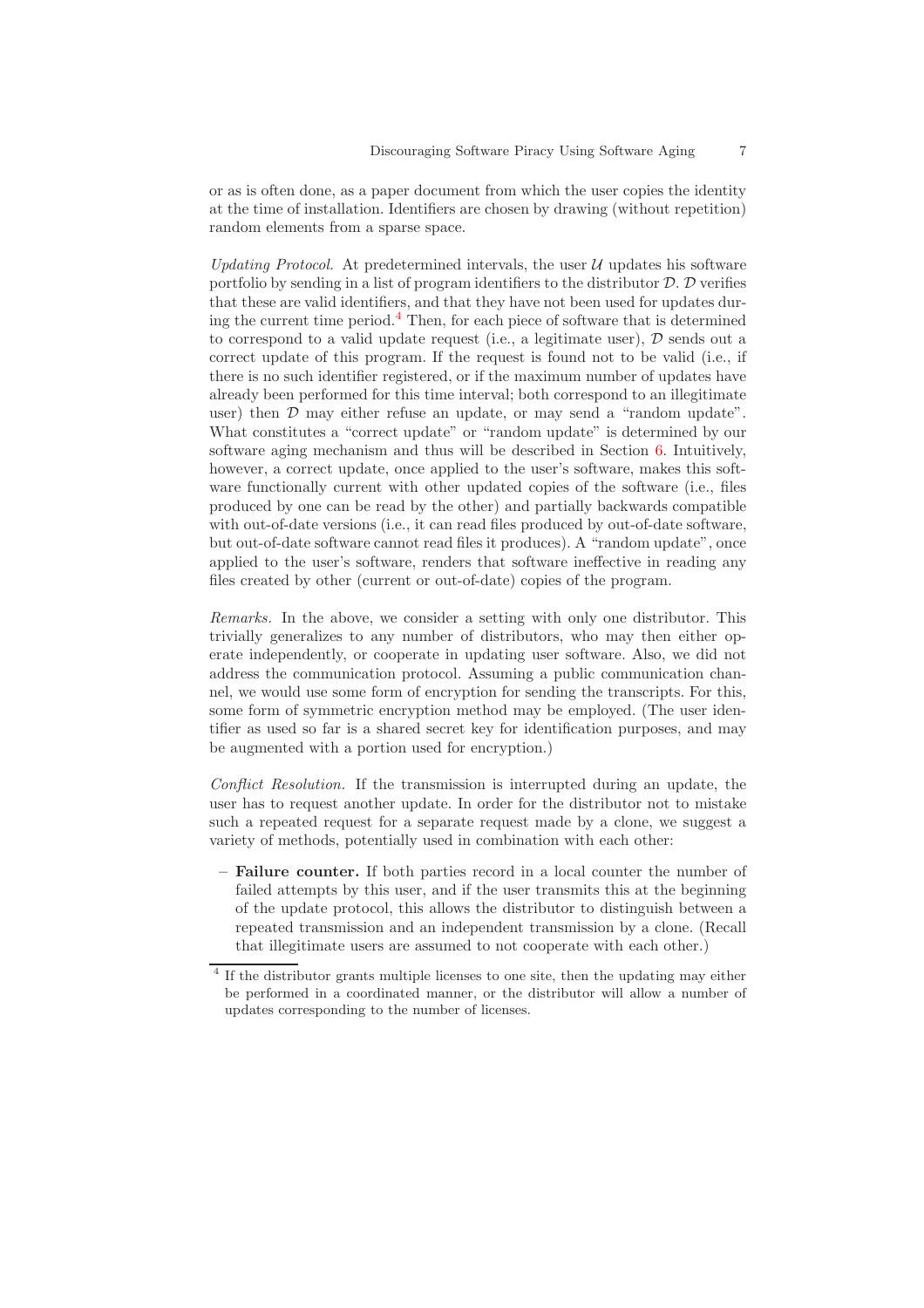- **Random nonces.** The distributor may send a random nonce to the user during his first move of a multi-move interactive protocol; this nonce has to be transmitted by the user during the next connection (or re-connection). Here, the distributor will know that the user received a nonce if the distributor receives a (potentially implicit) acknowledgement from the user. Otherwise, he will accept both the current and last nonce during the next (re-)connection.
- **Extra updates.** The distributor may allowa lownumber of (say five) repeated identifiers to get updates, thereby efficiently preventing against largescale piracy still, but without introducing problems related to interrupted transmission (since it is unlikely that an update will fail more than five times).
- **Human involvement.** The distributor may require the user to call a tollfree number to "roll back" the state after a failed updating attempt. Here, the distributor may verify from whom the call is made, etc., before the roll-back is allowed. Moreover, if updates are sufficiently frequent, the inconvenience imposed on illegitimate users by this mechanism would already decrease the pirated software's value.

*Pirate Tracing.* For each update request that is recorded as being initiated by an illegitimate user, the distributor determines to what cluster of illegal copies the copy belongs. This is indexed by the identifier of the user software, and other available information. Similar methods are used for pirate software recovered by other means. This allows the distributor to determine (with some accuracy) the extent and source of the problem.

*Avoiding Anonymous Pirates.* In order to restrict the pirate to an approach in which he needs to be in direct contact with each customer for each update, it is important to limit the usefulness of bulletin boards, and in particular, anonymous bulletin boards. We note that if bulletin boards are used, the pirated software must initiate the update (as the bulletin board will not). Therefore, the software must carry with itself a description of where to look and for what, starting with what bulletin boards to search. If law enforcement or a representative of the software distributor gets access to a piece of pirate software, they can perform the same search. If an update is found on a bulletin board, the corresponding administrator can be pressured by legal means to remove the entry, and if submitted anonymously, to aid a trace.

# <span id="page-7-1"></span><span id="page-7-0"></span>**6 Software Aging**

So far, we have only been concerned with how to make updates, and not how to force the user to do these. To a certain extent, users will want to (and have to) update software due to naturally occurring changes of the same. However, since it is beneficial for us if frequent updates were necessary (as this makes life more difficult for the pirate), we have an interest in making the software *age*, i.e.,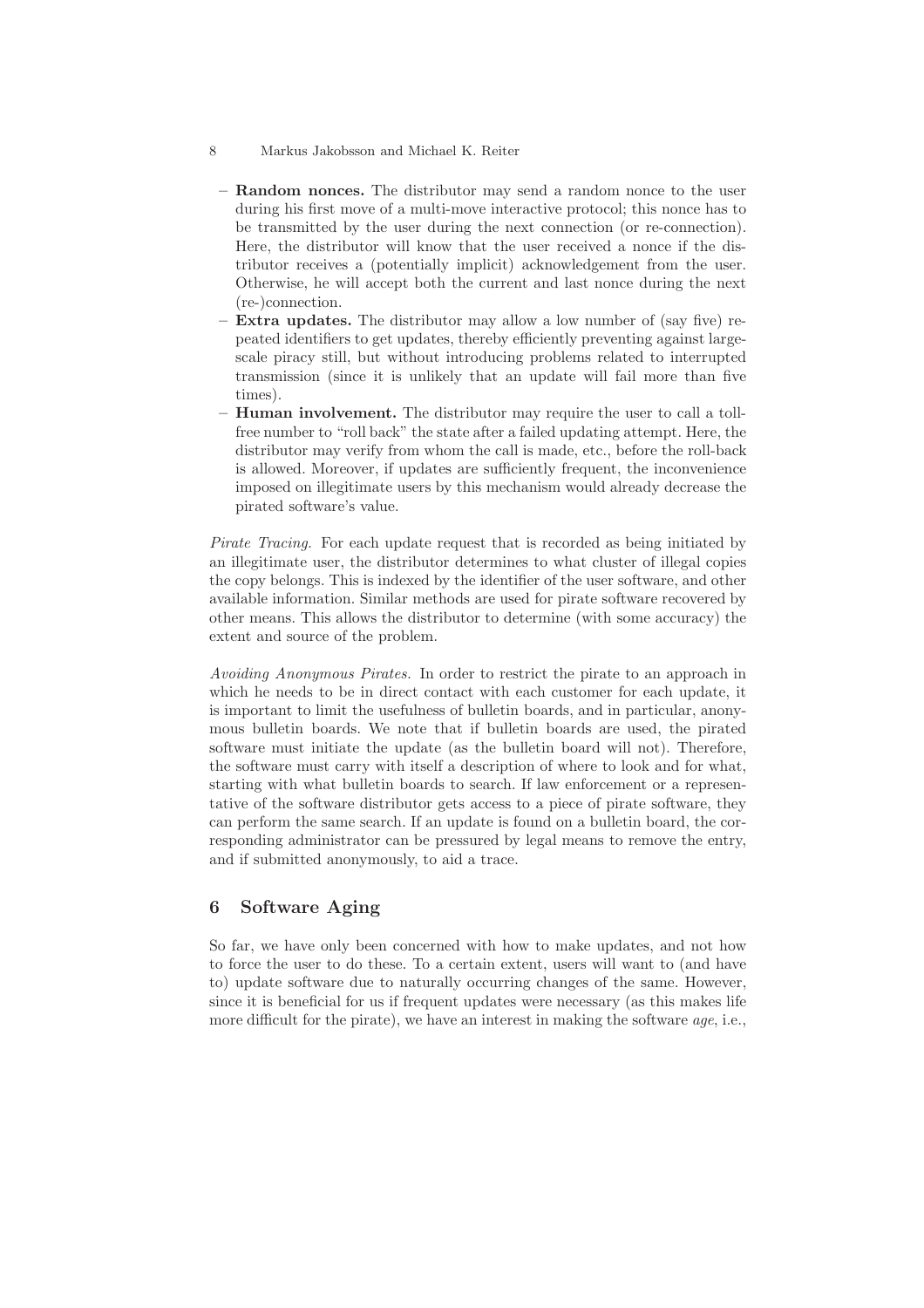<span id="page-8-2"></span>decrease the time periods between necessary updates. Although this is contrary to the interests of users in a traditional setting, we suggest that it does not cause difficulties in our setting, where updates are made automatically, and without human user involvement.

Additionally, if we allow a certain flexibility in terms of what phase a user is in (e.g., any one out of the three most recent time periods) then we avoid synchronization problems and potential difficulties due to failure of getting updates (e.g., while traveling). If such a flexible timing is adapted (we address how to do this below) then we may also allow updates to be performed in an overlapping fashion (i.e., not all users need to update during the same short interval of time).

*Aging.* Our solution is for the software to encrypt all files<sup>[5](#page-8-0)</sup> it outputs using a symmetric key common to all copies of that version of the software. Each file also is labeled with the time interval in which it was last modified (in plaintext), which indicates the key with which encryption was performed.

<span id="page-8-0"></span>In order to avoid having to refresh all files when a key update is performed, and in order to avoid storing all old keys, we propose a method in which old keys can be computed from newkeys (but not vice versa). More specifically, let  $K_t = f(K_{t+1})$ , where t denotes a time interval,  $t+1$  denotes the next time interval, and  $f$  is a public one-way function that is infeasible to invert for the pirate. The distributor either has a trap-door key allowing him to invert the function f, or starts with a value  $K_T$  from which all "earlier" values down to an initial value  $K_0$  are computed.<sup>[6](#page-8-1)</sup> A "correct update" sent to a legitimate user at the transition from interval t to  $t + 1$  includes  $K_{t+1}$ , which the legitimate user uses to replace his old key. The correct update may also include patches to the software to add new features, fix newly-discovered security problems, etc. A "random update" sent to a detected illegitimate user would contain a random number in place of  $K_{t+1}$ . It may also include patches to the software that actively corrupts the software, so that it will no longer execute. Note that even if the illegitimate user detects the random update and prevents it from being applied to his software, the utility of his software will continue to degrade because it cannot read files output by later versions (and thus encrypted by  $K_{t+1}$  or some later key).

<span id="page-8-1"></span>*Remarks.* For the software aging method we propose, any type of encryption scheme may be employed as a building block. For maximum efficiency, we propose using a symmetric cipher, such as DES [\[6\]](#page-11-7). We note that this is safe even if DES is not considered to be safe in a general setting. The reason is that we only need to protect against individual users from being able to decrypt messages or establish the key from seen messages. We do not need to prevent a more powerful

<sup>5</sup> A practical alternative is to only encrypt *portions* of the file, such as vital formattingrelated portions or compression tables.

 $6$  Here, a value  $T$  exceeding the anticipated number of update periods is selected. For example, assuming that no piece of software has a life exceeding one hundred years, and assuming weekly updates, this corresponds to  $T = 5200$ .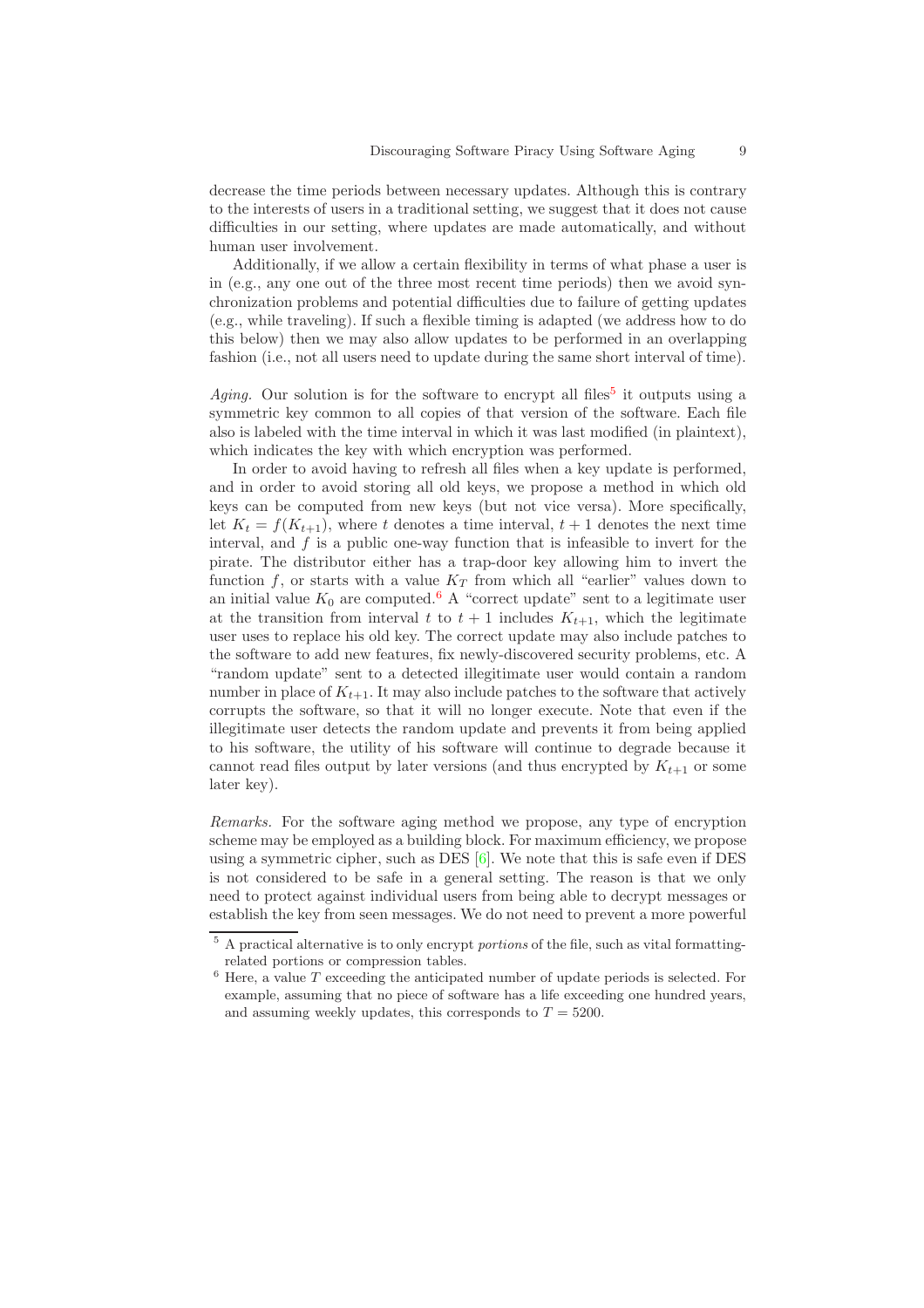adversary, such as the pirate himself, as if he determines the decryption key, he would have to distribute it to all his customers anyway (which is, by the cost and risk of doing this, a factor we base the security of our system on). We use the encryption scheme in a somewhat unusual way, in that we distribute *the same* encryption/decryption key to all legitimate users (allowing these to correctly interpret each other's files). Again, this is not a security flaw, even though it will be very easy for the pirate to get the keys (he may even *be* one of the legitimate users, and so, receive the key automatically). The reason for this is to force the illegitimate users to receive the key via updates from the pirate, if they cannot compute it themselves. Therefore, this unusual use of encryption does not negatively affect the security of our solution.

We further note that  $f$  does not have to remain infeasible to invert over the life of the software, but only require "too much" computational effort to invert for it to be convenient to do every time period by the illegitimate users. Should, however, an attack become known, allowing fast inversion of the function, then a new function has to be selected and employed. All software needs then to be updated to "refresh" all files of the old format, which can be performed by an intermediary version with knowledge of both the old key and the new key, and the corresponding one-way functions.

*Allowing for flexible updates.* In order to make new files readable to a software version that is not updated to the same version, the following method may be employed: Instead of using the most recently distributed key  $K_t$  for writing files in time interval t, the software may instead use  $K_{t-\delta}$ , where  $\delta$  reflects the updating frequency necessary for a piece of software to be able to read new files from legitimate users. For example, we may set  $\delta = 2$ , allowing programs to be two updates "behind".

### <span id="page-9-0"></span>**7 Claims**

Our scheme hinders a pirate in that it forces him to frequently distribute updates to his clients. At the same time the piracy protection scheme is transparent to legitimate users (under reasonable assumptions) in that they will not be inconvenienced by the protection methods. We will now state these properties more carefully.

We assume that the pirate does not collude with honest users. If some user performs updates for another user, we consider the first user to be part of the pirate organization. Recall that  $\delta$  determines the frequency of updates needed to ensure that a legitimate user's software remains compatible. Let  $I_1, \ldots, I_N$  be N illegitimate users of the software in question. Let  $n$  be the number of updates the distributor allows to one and the same software clone (where we typically have  $n = 1$ , and finally, let c be the number of software packages the pirate has legally purchased from the distributor.

Let us assume that it is infeasible for the adversary to compute the trap-door of  $f$  (if there is one). We also assume that it is impractical for an illegitimate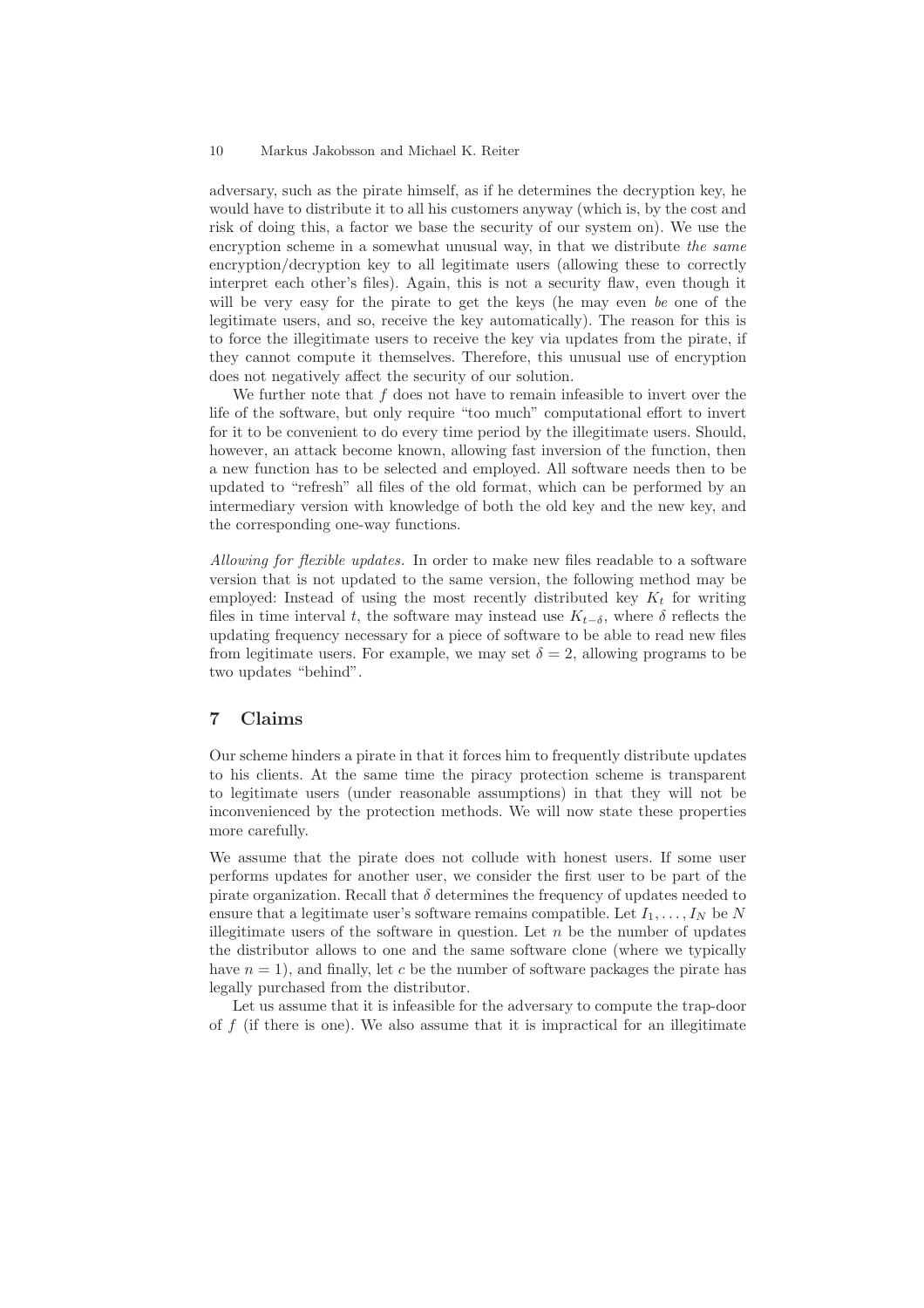user to invert  $f$ , or to determine the encryption key for a given time period from transcripts in his possession.

**Claim 1:** In order for the software of the illegitimate users to work without a significant degradation of functionality at any time, and given the above assumptions, the pirate needs to update at least  $N - cn\delta$  of the users  $I_1 \dots I_N$ , and at least every  $\delta$  time intervals on average.

#### **Correctness Argument for Claim 1:**

By assumption, the pirate has distributed  $N$  copies of the (potentially altered) software. Assume that these users are not interacting with each other or with the pirate (after a first interaction in which they receive the software from the pirate). It is necessary for each user to get a software update at least every  $\delta$  time intervals. For each legitimate software package sold, the distributor is willing to perform at most  $\delta n$  updates in this time period. Since honest users by assumption do not collaborate with the illegitimate users, the illegitimate users can get a maximum of  $c\delta n$  updates for the c licenses the pirate purchased (if any). This leaves  $N - c\delta n$  illegitimate users without updates for at least  $\delta$ consecutive time intervals, considering only updates from the distributor.

By assumption, it is not feasible (neither for the pirate nor the illegitimate users) to invert  $f$ , and so, it is not possible to determine new keys from old ones by inverting  $f$ . Note that none of the trap-door information (if any) is made part of the transcripts (such as files communicated), and so, access to such transcripts cannot make the inversion easier. Finally, since we have assumed that it is *impractical* for the illegitimate user to determine the current key from transcripts (using standard methods for cryptanalysis in order to extract the key), we have now exhausted the number of ways in which a user can obtain an updated key. The only possibilities that remain are for these users not to get updates as often as needed, or to get updates from the pirate.  $\Box$ 

*Remark:* Note that software that was updated  $\delta + i$  time periods ago only fails to read files that were written in the last  $i$  time intervals  $-$  this allows us to expand on this argument in terms of the "quality of service" of the illegitimate users. Thus, a more general version of the above argument can be used to showthe minimum number of licenses for a minimum quality of service. However, here, we have only considered "full" quality of service, corresponding to pirated software that works *identically* to the corresponding legitimate software.

**Claim 2:** The software of a legitimate user will work without significant degradation of functionality at any time as long as the user manages to connect to the distributor at least every  $\delta$  time periods.

#### **Correctness Argument for Claim 2:**

Legitimate users are eligible to receive updates each time interval. We assume that the periodic interaction can be performed with a frequency of at least  $\delta$  time intervals (i.e., that the legitimate user can connect with this frequency, and that the update protocol is not consistently interrupted after which no recovery action is taken). As long as they succeed in receiving updates every  $\delta$  time intervals,